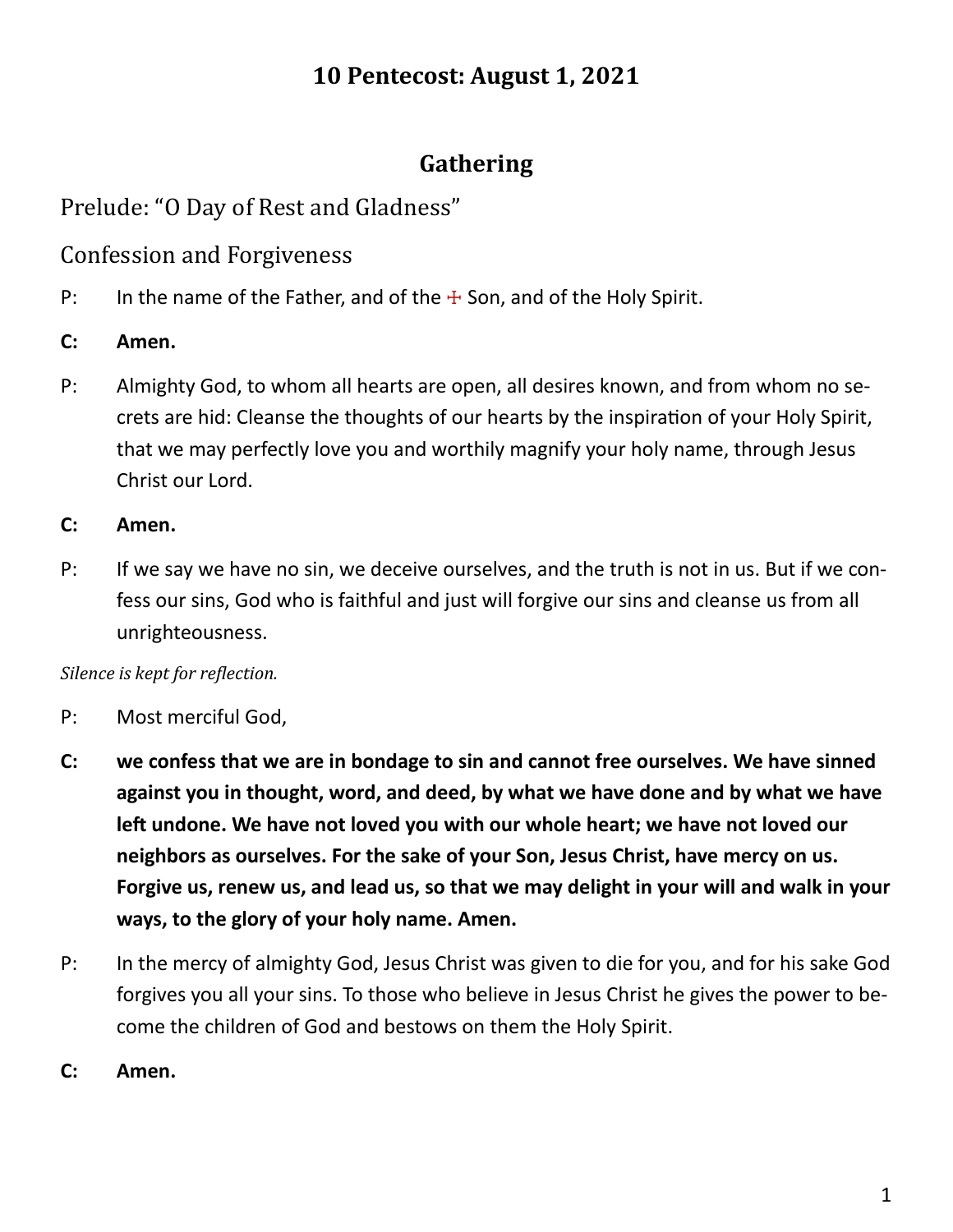# Opening Hymn

"All Who Hunger, Gather Gladly" *Holy Manna* 

- 1 All who hunger gather gladly; holy manna is our bread. Come from wilderness and wand'ring. Here in truth we will be fed. You that yearn for days of fullness, all around us is our food. Taste and see the grace eternal. Taste and see that God is good.
- 2 All who hunger, never strangers; seeker, be a welcome guest. Come from restlessness and roaming. Here in joy we keep the feast. We that once were lost and scattered in communion's love have stood. Taste and see the grace eternal. Taste and see that God is good.

3 All who hunger, sing together, Jesus Christ is living bread. Come from loneliness and longing. Here in peace we have been fed. Blest are those who from this table live their days in gratitude. Taste and see the grace eternal. Taste and see that God is good.

### Greeting and Prayer of the Day

- P: The grace of our Lord Jesus Christ, the love of God, and the communion of the Holy Spirit be with you all.
- **C: And also with you.**
- P: Let us pray. O God, eternal goodness, immeasurable love, you place your gifts before us; we eat and are satisfied. Fill us and this world in all its need with the life that comes only from you, through Jesus Christ, our Savior and Lord.
- **C: Amen.**

### **The Word**

### Blessing of the Lector

- P: Let us pray. God Almighty, we ask your blessing upon Donald as he reads to us the scriptures. May the words of his mouth and the meditations of our hearts be acceptable in your sight, O Lord, our rock and our redeemer.
- **C: Amen.**
- 2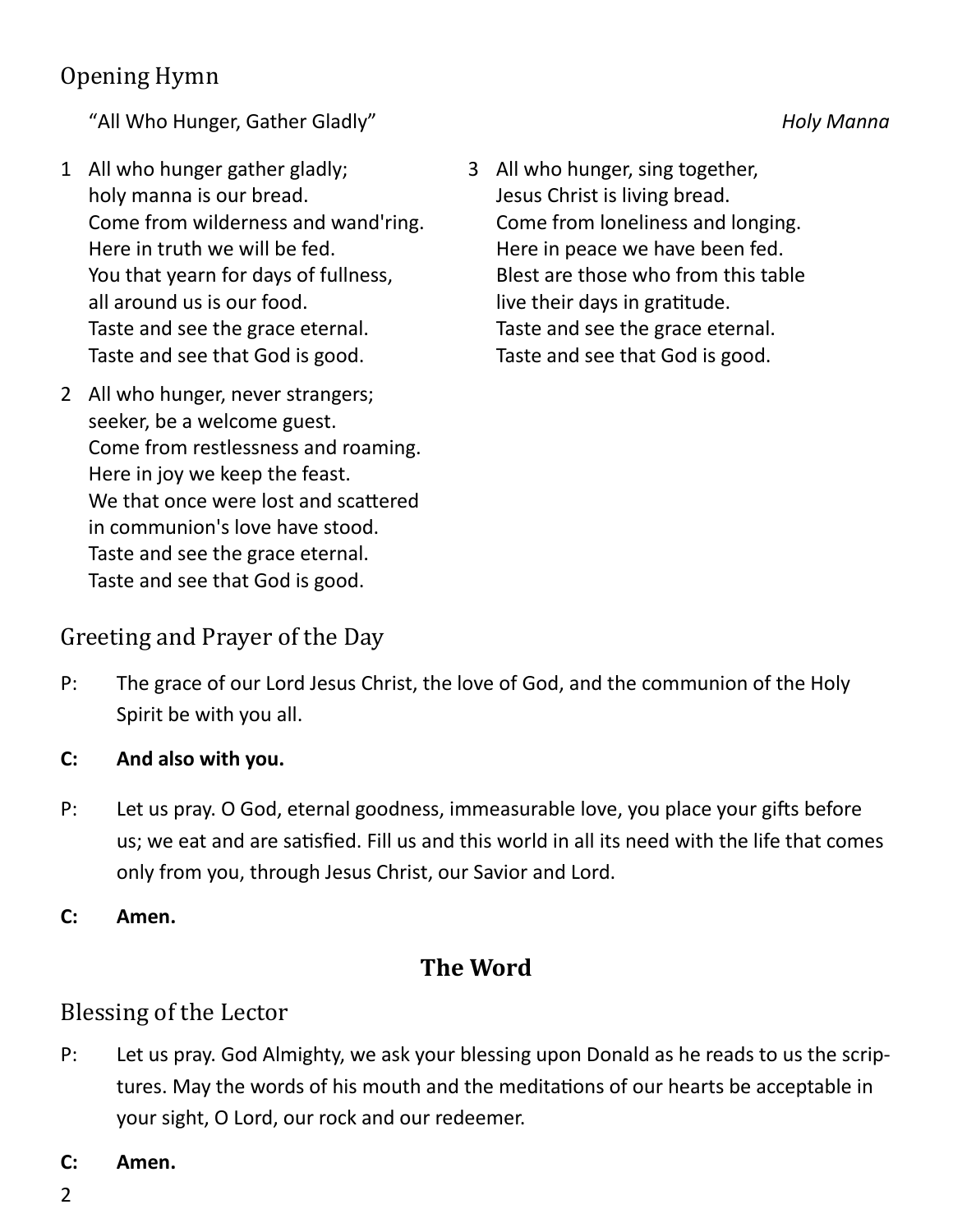## First Reading: Exodus 16:2-4, 9-15

 $2$  The whole congregation of the Israelites complained against Moses and Aaron in the wilderness. <sup>3</sup> The Israelites said to them, "If only we had died by the hand of the Lord in the land of Egypt, when we sat by the fleshpots and ate our fill of bread; for you have brought us out into this wilderness to kill this whole assembly with hunger."

 $4$ Then the Lord said to Moses, "I am going to rain bread from heaven for you, and each day the people shall go out and gather enough for that day. In that way I will test them, whether they will follow my instruction or not."

<sup>9</sup> Then Moses said to Aaron, "Say to the whole congregation of the Israelites, 'Draw near to the Lord, for he has heard your complaining.' $^{\prime}$   $^{\prime}$  1<sup>0</sup> And as Aaron spoke to the whole congregation of the Israelites, they looked toward the wilderness, and the glory of the Lord appeared in the cloud.  $^{11}$  The Lord spoke to Moses and said,  $^{12}$  "I have heard the complaining of the Israelites; say to them, 'At twilight you shall eat meat, and in the morning you shall have your fill of bread; then you shall know that I am the Lord your God.'"

 $13$  In the evening quails came up and covered the camp; and in the morning there was a layer of dew around the camp.  $^{14}$  When the layer of dew lifted, there on the surface of the wilderness was a fine flaky substance, as fine as frost on the ground.  $^{15}$  When the Israelites saw it, they said to one another, "What is it?" For they did not know what it was. Moses said to them, "It is the bread that the Lord has given you to eat."

The word of the Lord.

### **C: Thanks be to God.**

### Psalmody

"The Lord Gave Them Bread" (Psalm 78) Roger Holtz & Jane Terwilliger

### Second Reading: Ephesians 4:1-16

<sup>1</sup>I therefore, the prisoner in the Lord, beg you to lead a life worthy of the calling to which you have been called,  $2$  with all humility and gentleness, with patience, bearing with one another in love,  $3$  making every effort to maintain the unity of the Spirit in the bond of peace.  $4$  There is one body and one Spirit, just as you were called to the one hope of your calling, <sup>5</sup> one Lord, one faith, one baptism, <sup>6</sup> one God and Father of all, who is above all and through all and in all.

 $^7$ But each of us was given grace according to the measure of Christ's gift.  $^8$ Therefore it is said,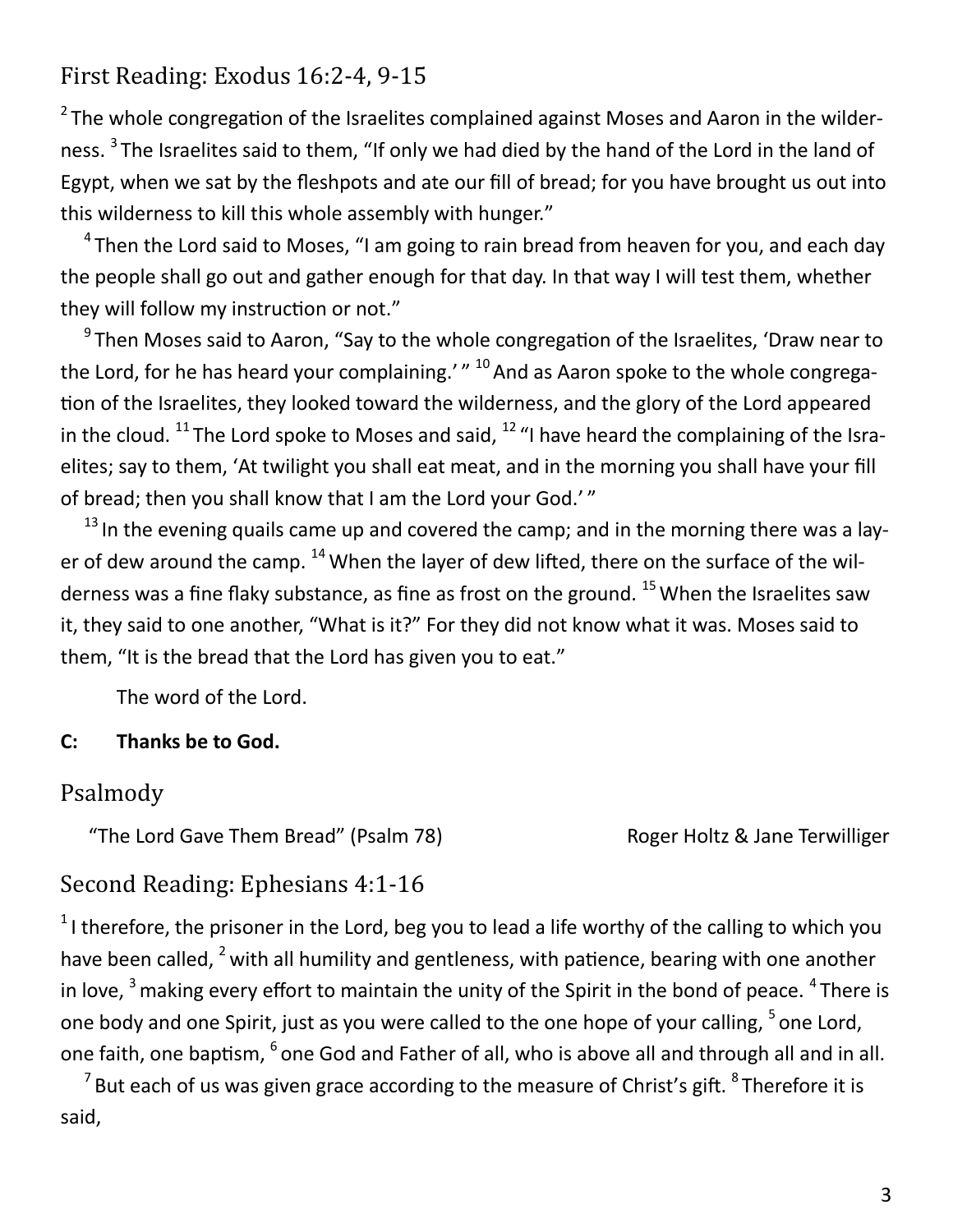"When he ascended on high he made captivity itself a captive;

he gave gifts to his people."

 $9$  (When it says, "He ascended," what does it mean but that he had also descended into the lower parts of the earth?  $^{10}$  He who descended is the same one who ascended far above all the heavens, so that he might fill all things.)  $^{11}$  The gifts he gave were that some would be apostles, some prophets, some evangelists, some pastors and teachers,  $^{12}$  to equip the saints for the work of ministry, for building up the body of Christ,  $^{13}$  until all of us come to the unity of the faith and of the knowledge of the Son of God, to maturity, to the measure of the full stature of Christ.  $^{14}$  We must no longer be children, tossed to and fro and blown about by every wind of doctrine, by people's trickery, by their craftiness in deceitful scheming.  $^{15}$  But speaking the truth in love, we must grow up in every way into him who is the head, into Christ,  $^{16}$  from whom the whole body, joined and knit together by every ligament with which it is equipped, as each part is working properly, promotes the body's growth in building itself up in love.

The word of the Lord.

### **C: Thanks be to God.**

Gospel: John 6:24-35

P: The Holy Gospel according to St. John, the 6th chapter.

### **C: Glory to you, O Lord.**

<sup>24</sup> When the crowd saw that neither Jesus nor his disciples were beside the sea, they themselves got into the boats and went to Capernaum looking for Jesus.

 $25$  When they found him on the other side of the sea, they said to him, "Rabbi, when did you come here?" <sup>26</sup> Jesus answered them, "Very truly, I tell you, you are looking for me, not because you saw signs, but because you ate your fill of the loaves.  $^{27}$  Do not work for the food that perishes, but for the food that endures for eternal life, which the Son of Man will give you. For it is on him that God the Father has set his seal." <sup>28</sup> Then they said to him, "What must we do to perform the works of God?" <sup>29</sup> Jesus answered them, "This is the work of God, that you believe in him whom he has sent."  $30$  So they said to him, "What sign are you going to give us then, so that we may see it and believe you? What work are you performing?  $31$  Our ancestors ate the manna in the wilderness; as it is written, 'He gave them bread from heaven to eat.' " <sup>32</sup> Then Jesus said to them, "Very truly, I tell you, it was not Moses who gave you the bread from heaven, but it is my Father who gives you the true bread from heaven.  $33$  For the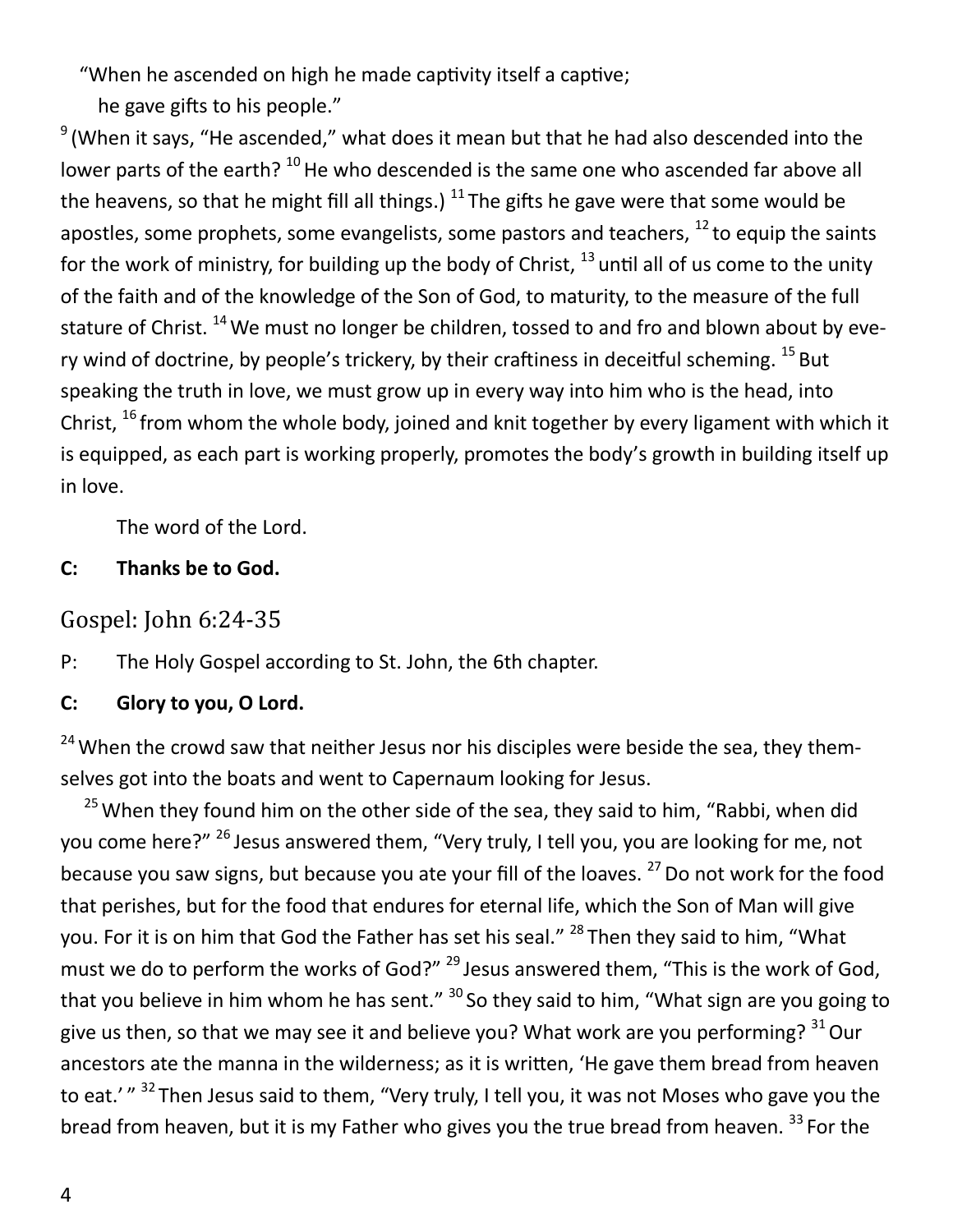bread of God is that which comes down from heaven and gives life to the world." <sup>34</sup> They said to him, "Sir, give us this bread always."

 $35$  Jesus said to them, "I am the bread of life. Whoever comes to me will never be hungry, and whoever believes in me will never be thirsty."

P: The Gospel of the Lord.

**C: Praise to you, O Christ.**

### Children's Sermon

### Sermon

## Hymn of the Day #343 (green hymnal)

"Guide Me Ever, Great Redeemer" *Cwm Rhondda*

- 1 Guide me ever, great Redeemer, pilgrim through this barren land. I am weak, but you are mighty; hold me with your pow'rful hand. Bread of heaven, bread of heaven, feed me now and evermore, feed me now and evermore.
- 2 Open now the crystal fountain where the healing waters flow; let the fire and cloudy pillar lead me all my journey through. Strong deliv'rer, strong deliv'rer, shield me with your mighty arm, shield me with your mighty arm.

## The Nicene Creed

**We believe in one God, the Father, the Almighty, maker of heaven and earth, of all that is, seen and unseen. We believe in one Lord, Jesus Christ, the only Son of God, eternally begotten of the Father,**

3 When I tread the verge of Jordan, bid my anxious fears subside; death of death and hell's destruction, land me safe on Canaan's side. Songs and praises, songs and praises, I will raise forevermore, I will raise forevermore.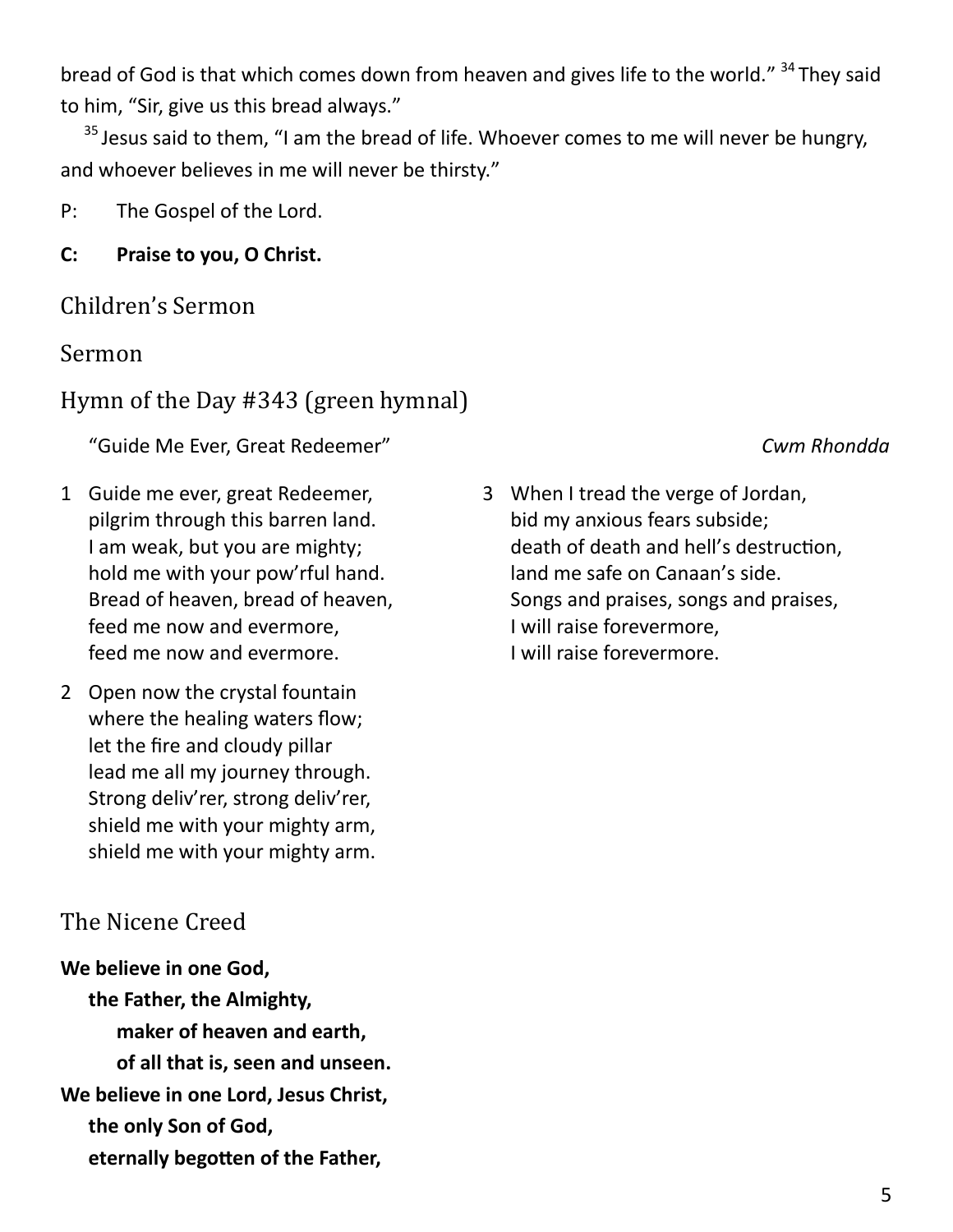**God from God, Light from Light, true God from true God, begotten, not made, of one Being with the Father. Through him all things were made. For us and for our salvation he came down from heaven; by the power of the Holy Spirit he became incarnate from the virgin Mary, and was made man. For our sake he was crucified under Pontius Pilate; he suffered death and was buried. On the third day he rose again in accordance with the Scriptures; he ascended into heaven and is seated at the right hand of the Father. He will come again in glory to judge the living and the dead, and his kingdom will have no end. We believe in the Holy Spirit, the Lord, the giver of life, who proceeds from the Father and the Son. With the Father and the Son he is worshiped and glorified. He has spoken through the prophets. We believe in one holy catholic and apostolic Church. We acknowledge one Baptism for the forgiveness of sins. We look for the resurrection of the dead, and the life of the world to come. Amen.**

### Prayers of Intercession

A: Let us pray for the whole people of God in Christ Jesus, and for all people according to their needs.

#### *After each petition:*

- A: Lord, in your mercy,
- **C: Hear our prayer.**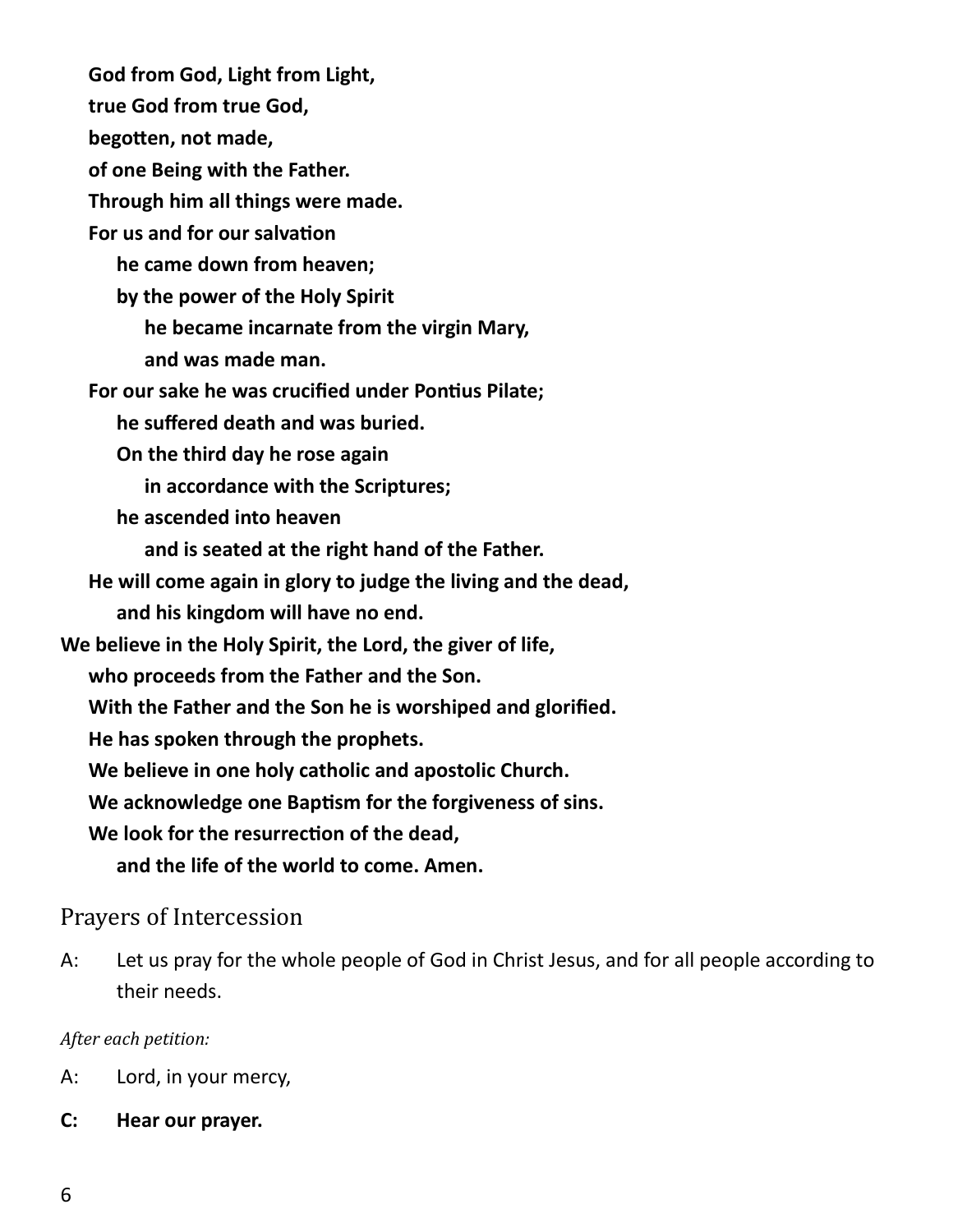*After the last petition:*

- A: Into your hands, O Lord, we commend all for whom we pray, trusting in your mercy; through Jesus Christ our Lord.
- **C: Amen.**

Peace

- P: The peace of the Lord be with you always.
- **C: And also with you.**

## **The Meal**

First Fruits Member Spotlight: Dottie Deloatch

Offering Prayer

- A: Let us pray.
- **C: God of all creation, all you have made is good, and your love endures forever. You bring forth bread from the earth and fruit from the vine. Nourish us with these gifts, that we might be for the world signs of your gracious presence in Jesus Christ, our Savior and Lord. Amen.**

The Great Thanksgiving

- P: The Lord be with you.
- **C: And also with you.**
- P: Lift up your hearts.
- **C: We lift them to the Lord.**
- P: Let us give thanks to the Lord our God.
- **C: It is right to give our thanks and praise.**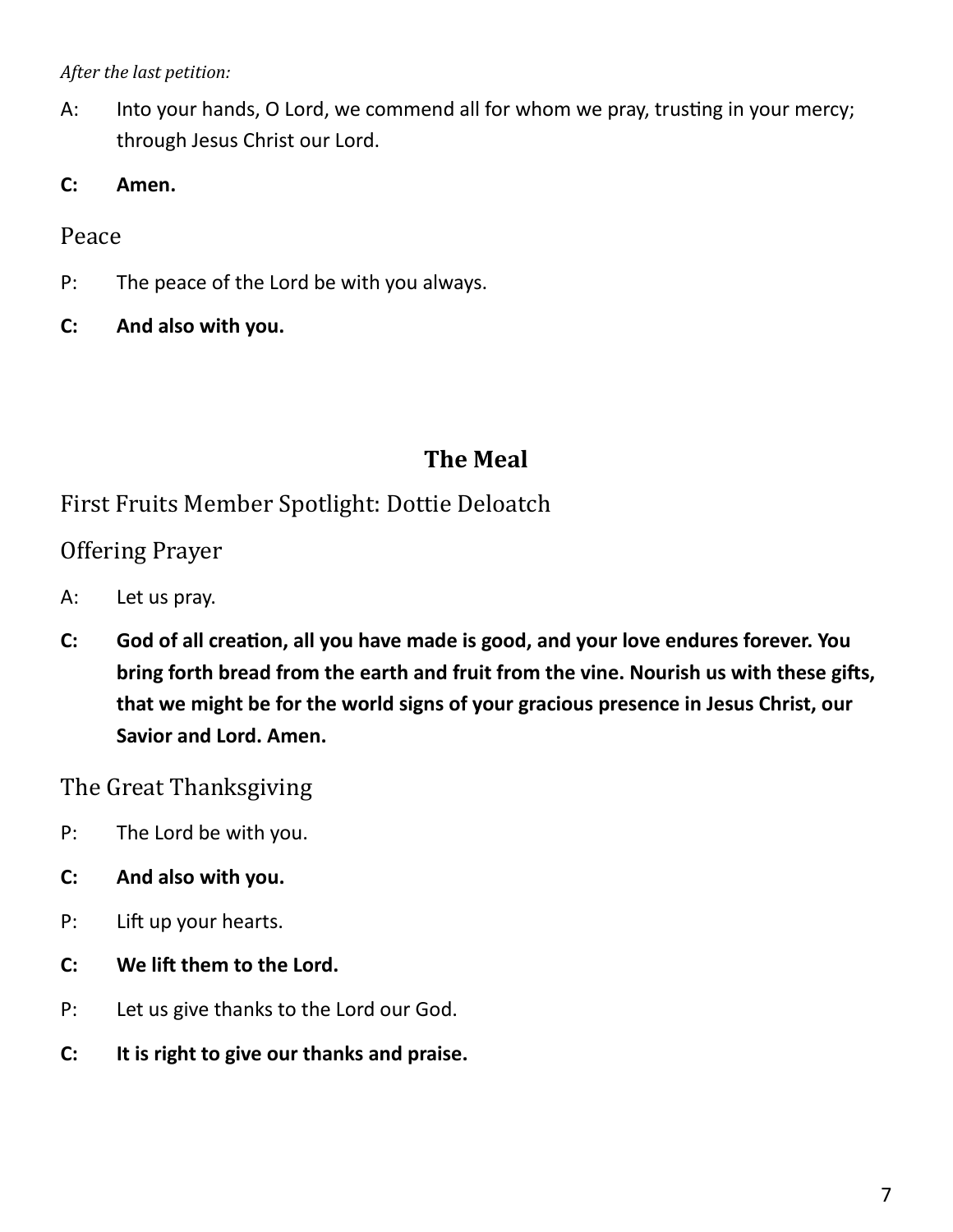P: In the night in which he was betrayed, our Lord Jesus took bread, and gave thanks; broke it, and gave it to his disciples, saying: Take and eat; this is my body, given for you. Do this for the remembrance of me.

Again, after supper, he took the cup, gave thanks, and gave it for all to drink, saying: This cup is the new covenant in my blood, shed for you and for all people for the forgiveness of sin. Do this for the remembrance of me.

Lord, remember us in your kingdom, and teach us to pray:

### The Lord's Prayer

**Our Father, who art in heaven,**

**hallowed be thy name,**

**thy kingdom come, thy will be done,**

**on earth as it is in heaven.**

**Give us this day our daily bread;**

**and forgive us our trespasses,**

**as we forgive those who trespass against us;**

**and lead us not into temptation,**

**but deliver us from evil.**

**For thine is the kingdom,**

**and the power, and the glory,**

**forever and ever. Amen.**

## Invitation to Communion

P: Jesus said, "Whoever comes to me will never be hungry, and whoever believes in me will never be thirsty." Here is Christ's body and blood for you; hunger and thirst no more.

The Body of Christ, broken for you. The Blood of Christ, shed for you.

*All eat bread and drink wine or juice at their seat.*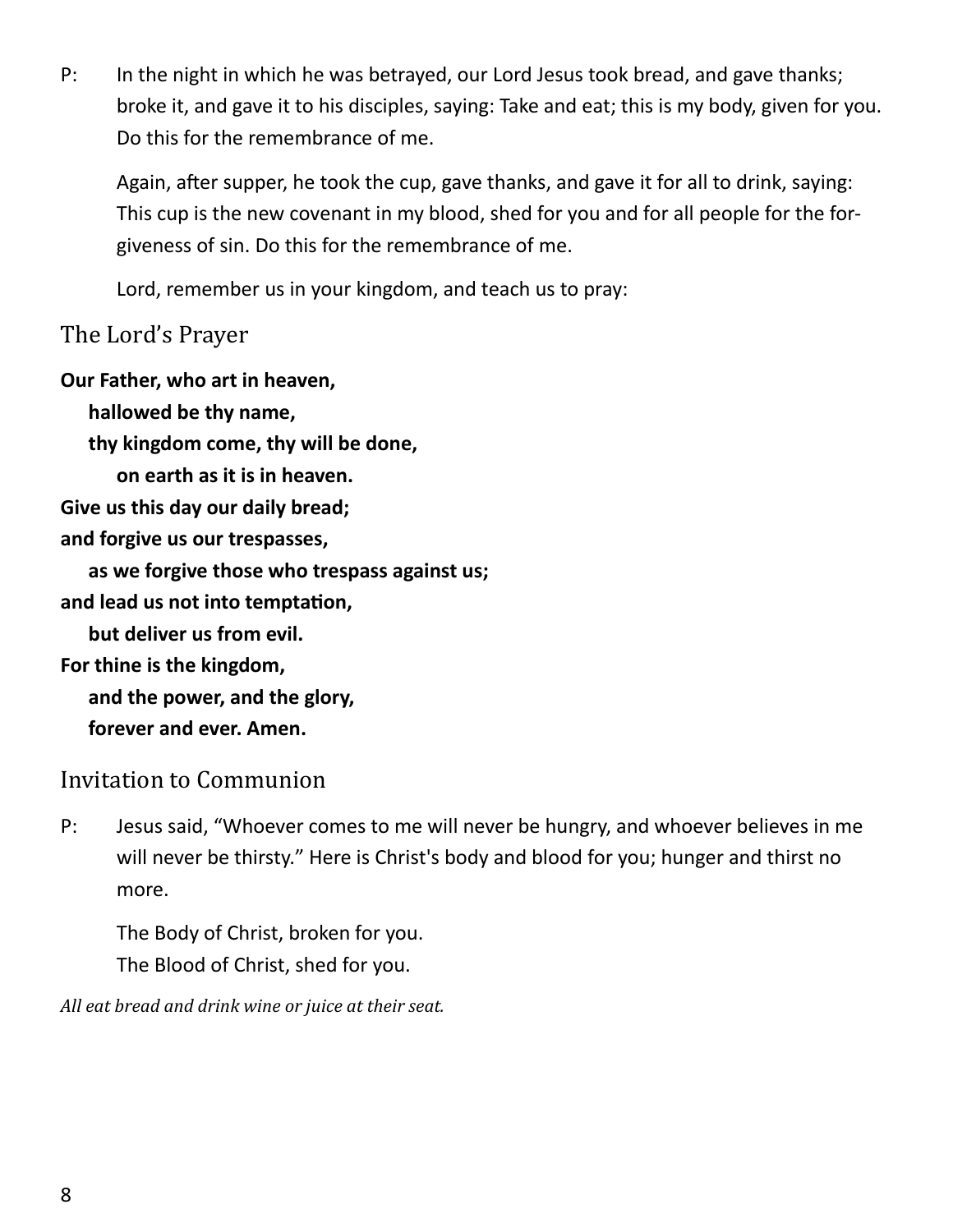# Communion Hymn

### *Refrain*

Bread of life from heaven, your blood and body given, we eat this bread and drink this cup until you come again.

- 1 Break now the bread of Christ's sacrifice; giving thanks, hungry ones, gather round. Eat, all of you, and be satisfied; in Christ's presence the loaves will abound. *Refrain*
- 2 Seek not the food that will pass away; set your hearts on the food that endures. Come, learn the true and the living way, that the fullness of life may be yours. *Refrain*

### "Bread of Life from Heaven" v. 1-2, 4-5 *Argentine Santo | Break Now the Bread*

- 4 Dwell in the one who now dwells in you; make your home in the lifegiving Word. Know only Christ, Holy One of God, and believe in the truth you have heard. *Refrain*
- 5 Drink of this cup and declare his death; eat this bread and believe Easter morn; trust his return and, with ev'ry breath, praise the one in whom you are reborn. *Refrain*

## Table Blessing

- P: The body and blood of our Lord Jesus Christ strengthen you and keep you in his grace.
- **C: Amen.**

## Prayer after Communion

- A: Let us pray. God of abundance, with this bread of life and cup of salvation you have united us with Christ, making us one with all your people. Now send us forth in the power of your Spirit, that we may proclaim your redeeming love to the world and continue forever in the risen life of Jesus Christ, our Lord.
- **C: Amen.**

# **Sending**

## Blessing

- P: Almighty God, Father,  $\pm$  Son, and Holy Spirit, bless you now and forever.
- **C: Amen.**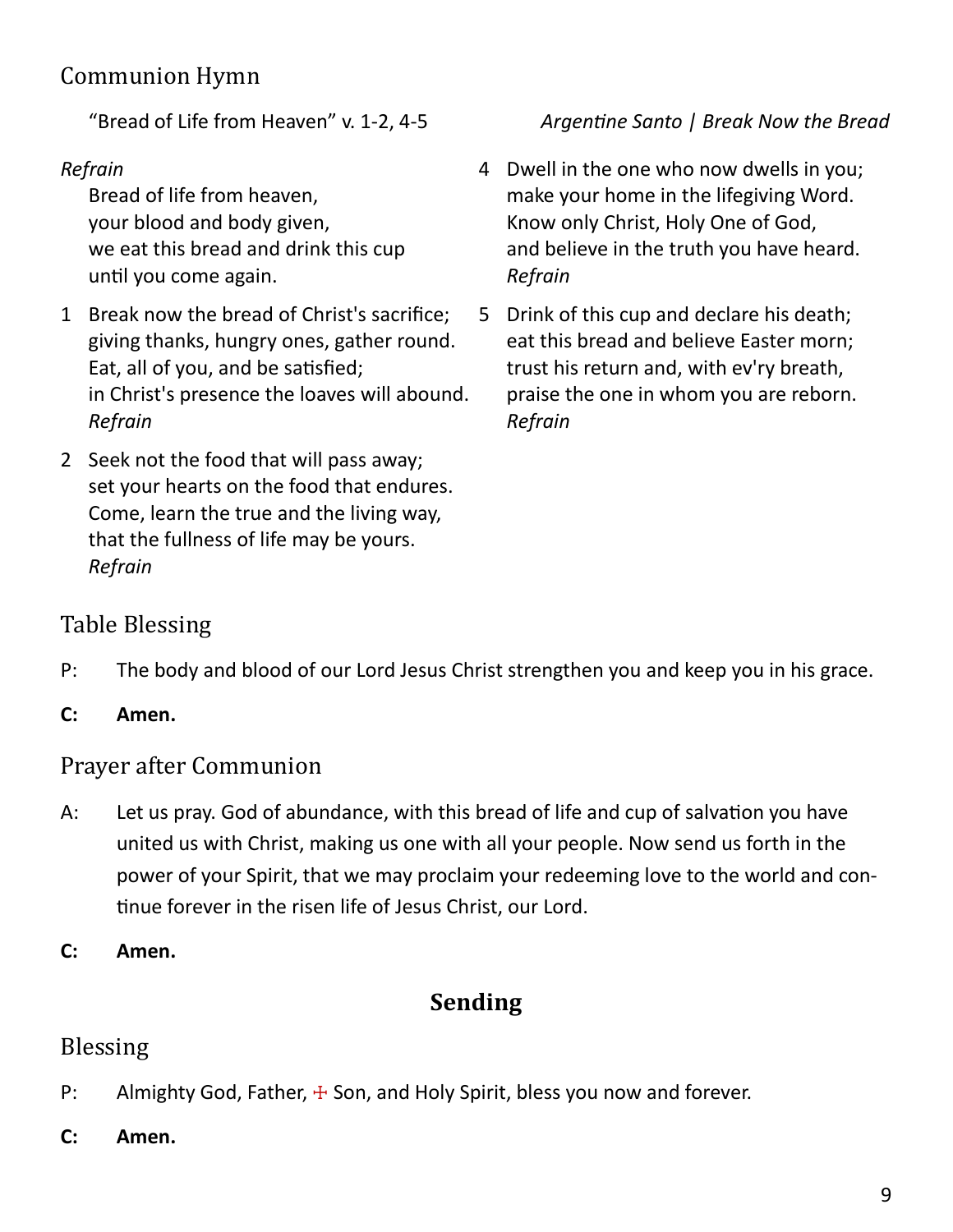# Closing Hymn

"O Living Bread from Heaven" *Aurelia*

- 1 O living Bread from heaven, how well you feed your guest! The gifts that you have given have filled my heart with rest. O wondrous food of blessing! O cup that heals our woes! My heart, this gift possessing, in thankful song o'er flows.
- 2 My Savior, you have led me within your holiest place, and here yourself have fed me with treasures of your grace; for you have freely given what earth could never buy, the bread of life from heaven, that now I shall not die.
- 3 You gave me all I wanted; this food can death destroy. And you have freely granted the cup of endless joy. My Lord, I do not merit the favor you have shown; and all my soul and spirit bow down before your throne.
- 4 Oh, grant me then, well-strengthened with heav'nly food, while here my course on earth is lengthened, to serve you, free from fear; and bring me home to praise you where none can peace destroy, where I will ever raise you glad songs in endless joy.

## Dismissal

- A: Go in peace. Serve the Lord.
- **C: Thanks be to God.**

Postlude: "Glories of Your Name are Spoken"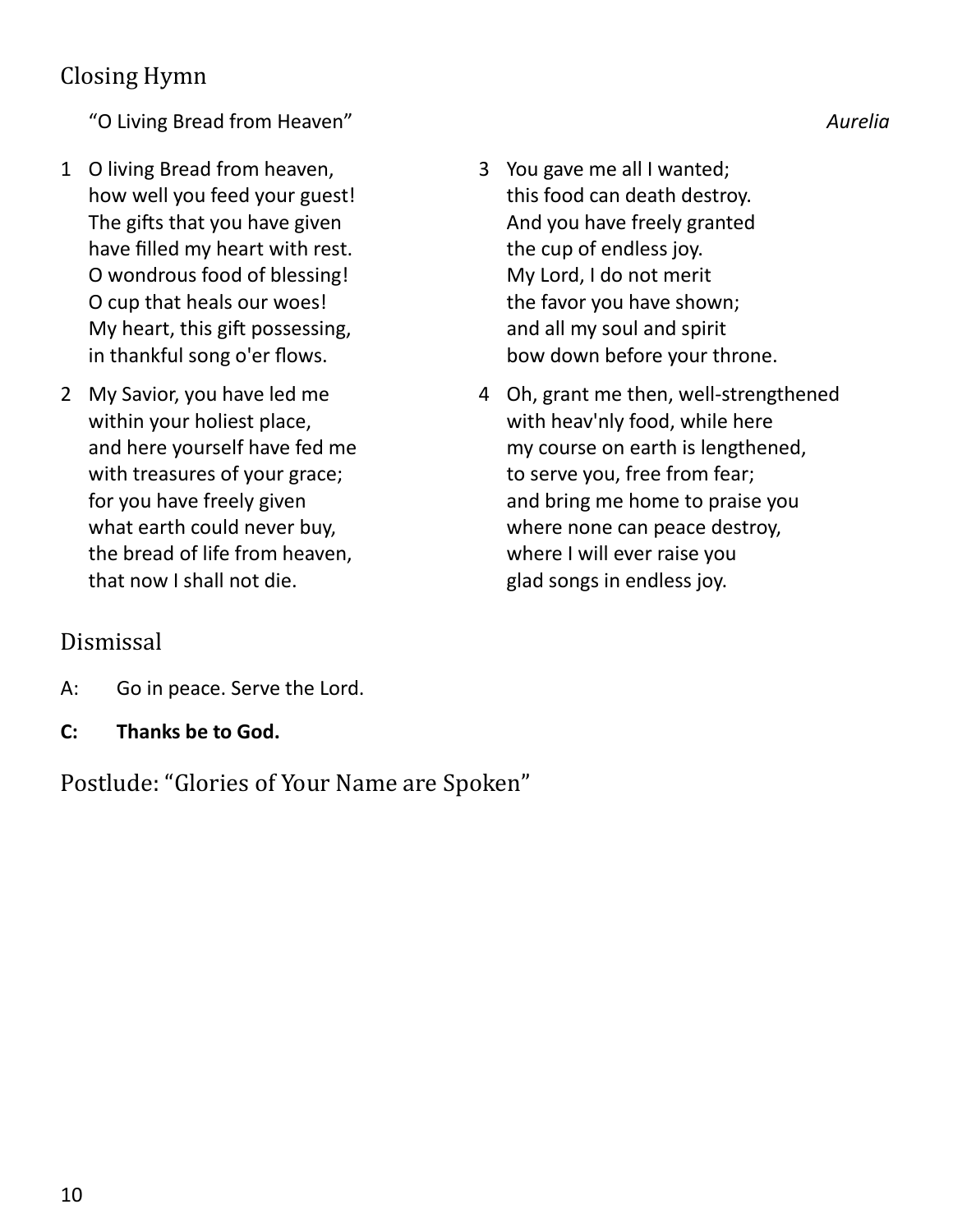## **Worship Leaders**

The Rev. Emily Beckering, Pastor

Kris Keith, Music Director

Kate Wollenburg, Organist

John Cathcart, Assisting Minister

Donald Harris, Reader

## **Upcoming Events**

| <b>Sunday, August 1: 10 Pentecost</b>                 | <b>Sunday, August 8: 11 Pentecost</b>                 |
|-------------------------------------------------------|-------------------------------------------------------|
| 10:30 am Worship Service (in-person/<br>livestreamed) | 10:30 am Worship Service (in-person/<br>livestreamed) |
| <b>Wednesday, August 4</b>                            | After worship: Evangelism Committee                   |
| 6:30 pm Bible Study (in-person/Zoom)                  | <b>Wednesday, August 11</b>                           |
| <b>Thursday, August 5</b>                             | 6:30 pm Bible Study (in-person/Zoom)                  |
| 10:30 am Bible Study (in-person/Zoom)                 | <b>Thursday, August 12</b>                            |
|                                                       | 10:30 am Bible Study (in-person/Zoom)                 |

*Thank you for worshipping with us today.*

*To give your offering through our website, please visit [stpaulreading.org/online](https://www.stpaulreading.org/online-giving/)-giving/*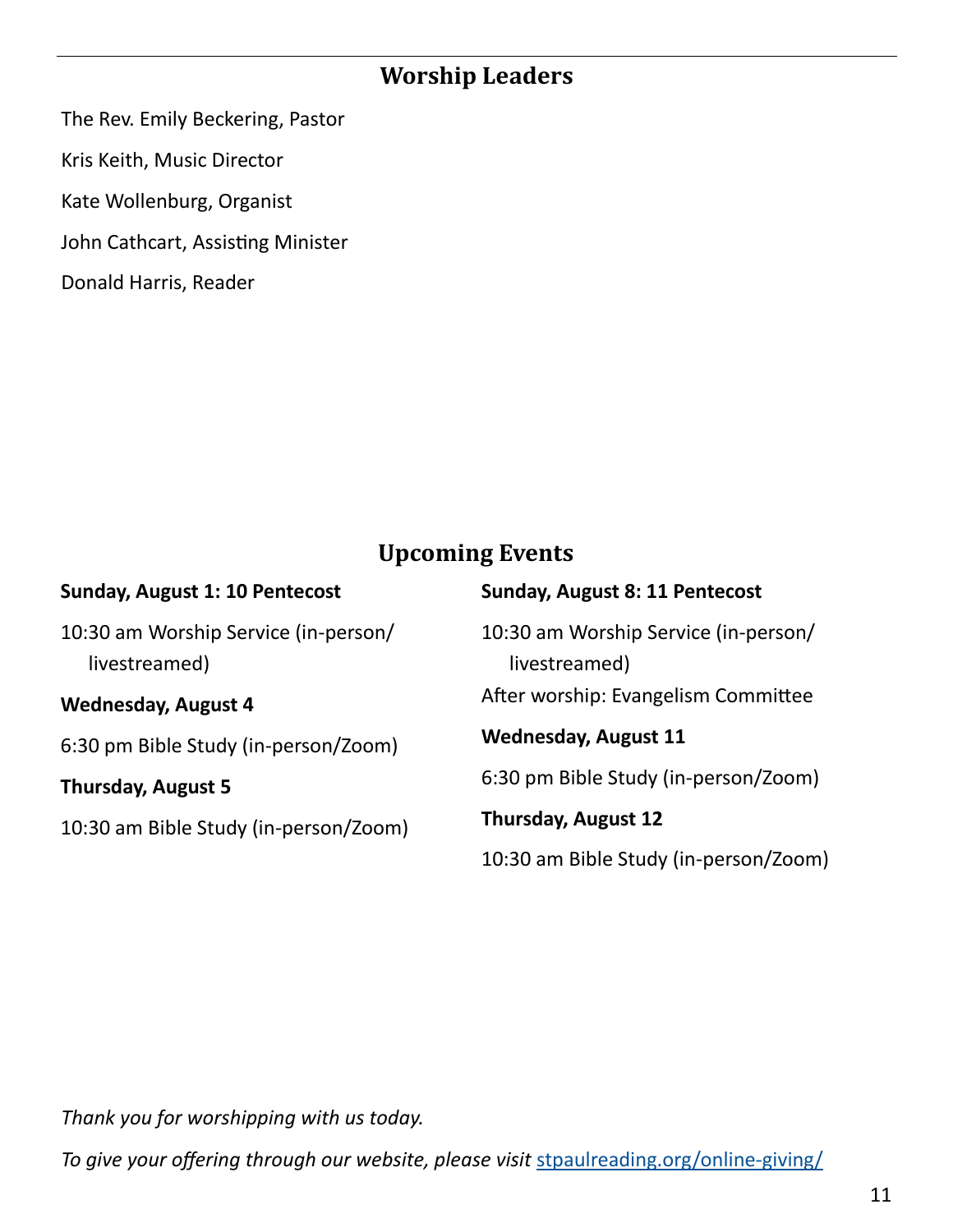## **Our Life Together**

**For emergency pastoral care,** please call the after-hours line at 513-760-5884.

**If you have requests for the Prayer Chain,** call Penny Huber, 513-931-6420. To remove people from the list, contact the office.

We pray for **Berkeley** (Carol Curless's great-grandson); **Jeannie Allen** (Faith Pirrmann's friend); **Pr. Lisa Bernheisel; Louise Barry; Teresa Bell** (former member); **Chrissi Bergt** (Kate Wollenburg's cousin); **Beth** (Elinor Schieman's daughter); **Stephen Black** (Kim Coulehan's nephew); **Bobby** (Christian Lohmeier's friend); **Nancy Bose** (Kathy Hirt's friend); **Brett** (Kings' stepnephew); **Nicole Bucknam** (friend of Millers); **Jodie Calhoun; Ann Cathcart** (Laines' daughterin-law); **Christian; Frances Clemons** (Portmanns' friend); **Sandy Cordes; Kathy Curless; Katie Demopoulos** (Diana Hawkins's niece); **Jeremy Doan** (Jean Winkle's grandson); **Lee and Jane Erbeck; Larry Faulkner** (Freda's son); **Justin Feldman** (Bess Sturgill's father); **Micki Ford**  (Fords' niece); **Lee Frank** (Barbara Moorhouse's niece's husband); **Jeanne Fuller; Scarlett Gally** (Beth Wernery's great-niece); **Clara Garcia** (Cindy Mayhugh's sister); **Nathaniel Gibson** (Les Eckerle's step-nephew); **Steve Gollehon** (Elinor Schieman's cousin); **Jim Hammerling**  (Portmanns' son-in-law); **Hannah; Matthew Harrison** (Seals' neighbor); **Sandy Hatcher** (Linda Holt's sister); **Elain Heskamp; Richard Hoffman** (Cindy Mayhugh's brother); **Andrew Horton; Ellen Hunter** (Jeni Cathcart's grandmother); **Jo and her daughter** (Jeanne Fuller's friends); **Joan** (Penny Huber's friend); **Kate** (granddaughter of Dennis King's friend); **Ken Keith** (Kris Keith's dad); **Dennis King; Loretta Kombrink** (Marilyn Portmann's aunt); **Lewis Laine** (Chet Laine's brother); **Richard Lane** (Elinor Schieman's nephew); **Nelson Langefeld; Ruth Lohmeier; Yvonne Lowery** (St. Paul Players); **Carroll Mayhugh Sr.** (Carroll Mayhugh's father); **Cindy Mayhugh; Samantha Mersch** (Mayhughs' daughter, Sarah Papin's sister); **Mary Mills** (St. Paul Players); **Jessica Mink** (Donald Harris's cousin); **Barbara Moorhouse; Jean Nolte; Ervin, Carol, Jim, and Jeannie Oerther** (Portmanns' sister and family); **Ann Ohr** (Barbara Moorhouse's cousin); **Richard Osborn** (Betty Pack's brother); **Rosie Osborn** (Betty Pack's sister); **Tom Pack**  (Betty Pack's son); **Eric Papin; Christian & Suzie Pereira** (Carolyn Koehl's granddaughter & grandson-in-law); **Ginny Pape; Linda Perin** (Moorhouses' cousin); **Faith Pirrmann; Pat Popplewell** (Dennis King's friend); **James Savoy** (Jean Winkle's great-grandson); **Scott Schadel**  (friend of McDowells); **Shawn Schnetzer** (Sturgills' cousin); **Sheila Schultz** (Betty Pack's friend); **Shannon and Dane** (friends of Riddle family); **Shear family** (Kings' daughter & son-inlaw); **Kate Sheridan** (Kings' family friend); **Keith Shupe** (father of Kelly Shupe); **Jason Simpson**  (Freda Faulkner's grand-nephew); **Scott Songer; Judy Songer** (friends of Jean Winkle); **Crosley**